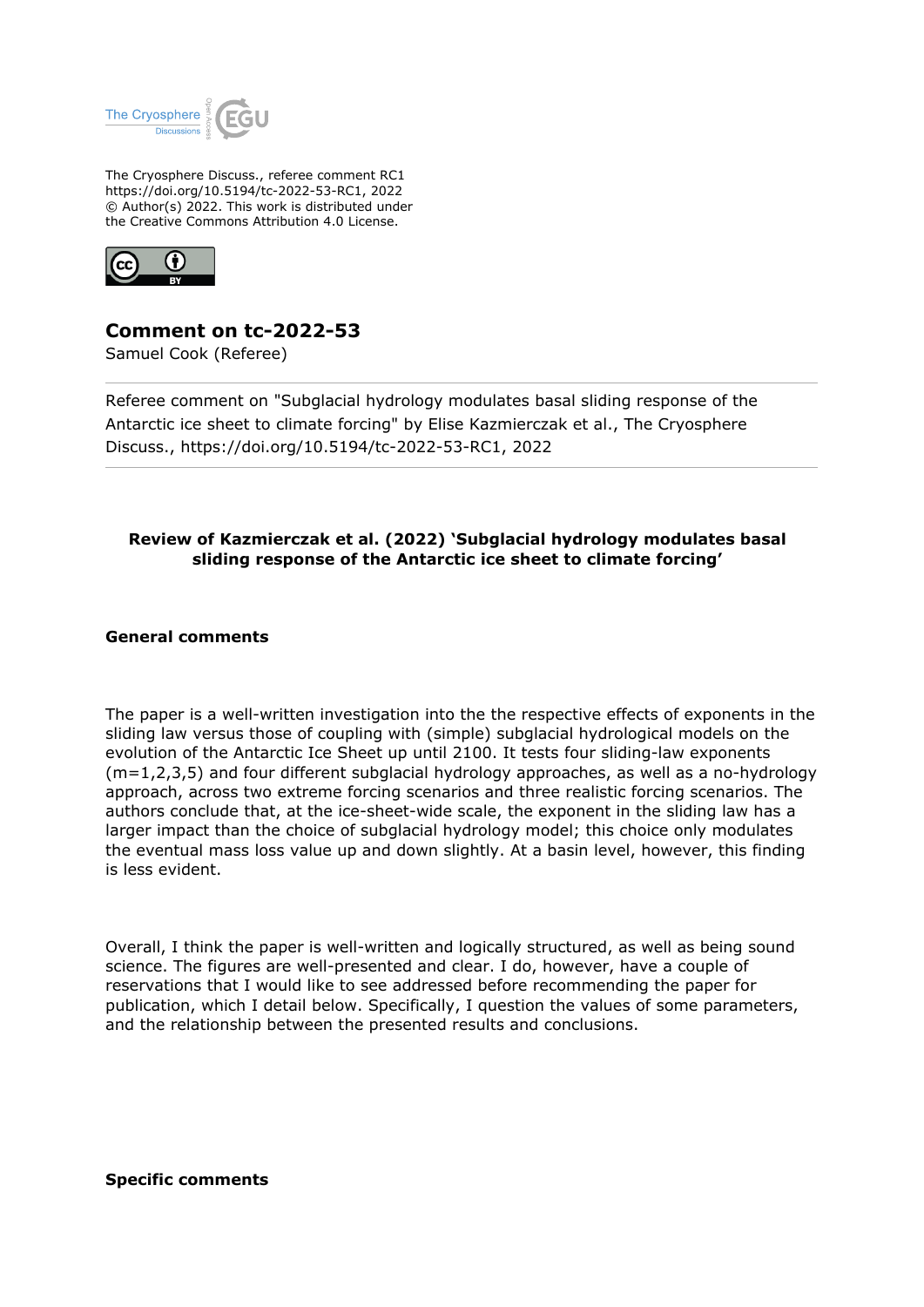I have two areas of specific concern with the paper that I feel may need some improvement before publication:

**The choice of the maximum saturated till layer thickness parameter**. This parameter is shown in the results section to be of considerable importance in the behaviour of the ice sheet in the TIL scenario (and this is discussed towards the end of the discussion section), yet the choice of 2 m as the value used is never justified or referenced. If it is a value that has been taken from the literature, please include appropriate references; if not, please justify why this value was chosen (sensitivity tests, model stability, …). I suspect that, ultimately, it will not make a huge difference to the conclusions of the paper, but I feel this aspect needs to be better explained.

**The link between the presented results and conclusions**. The authors conclude that the choice of the sliding law exponent is of much greater importance at the icesheet scale than the choice of the subglacial hydrology model in determining the evolution of the ice sheet. I agree that this is strongly supported by the results from the extreme-forcing scenarios (ABUK and ABUM), but this does not seem to be the case for the ISMIP6 experiments (compare, for example, Figure 5 with Figures 6-8), where the subglacial hydrology seems to be at least as important, if not more so, than the sliding law exponent (the range, for a given exponent, between the mass-loss values for the different subglacial hydrology models looks to be equal to or greater than the range for different exponent values for a given subglacial hydrology model). The lack of a clear relationship at the basin scale is noted and discussed, but not at the ice-sheetwide scale. I feel therefore that the discussion could benefit from an additional paragraph addressing this contrast between the extreme- and realistic-forcing scenarios, along with a modification of the abstract and conclusion to acknowledge this.

## **Technical comments**

ř.

- p.1,l.3: 'classic' for 'classical'
- p.1, l.5: 'the above' for 'above'
- p.1, l.5: remove 'i.e.' and replace with a colon
- **P.1, l.8: the sensitivity of the ice sheet in what sense? You make it clear at the end of** the sentence, but it might be worth adding 'to climatic forcing' or something similar here to clarify things a little.